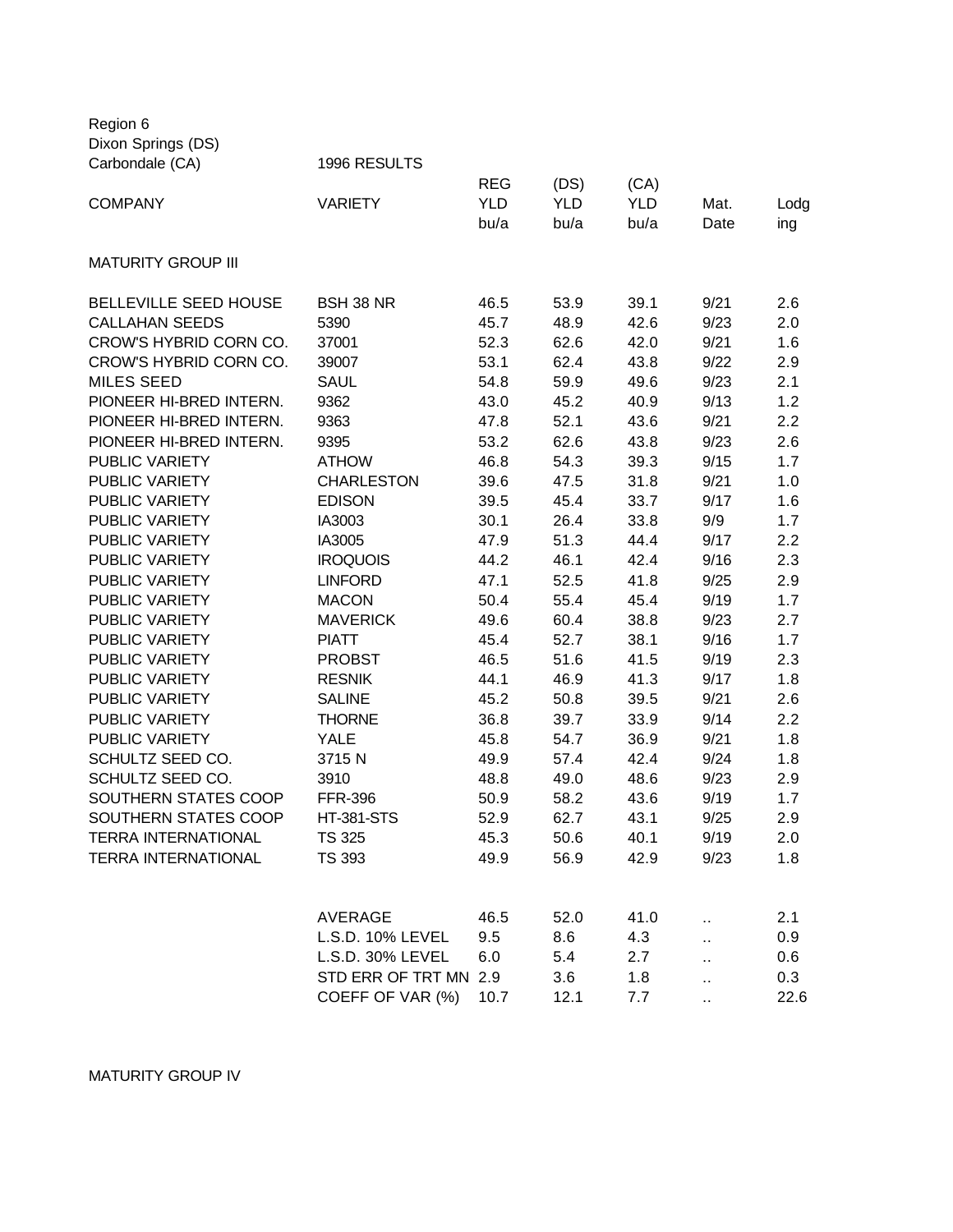| <b>AGRIPRO SEEDS</b>               | AP 4540            | 51.8 | 61.5 | 42.1 | 10/6  | $2.2\phantom{0}$ |
|------------------------------------|--------------------|------|------|------|-------|------------------|
| <b>AGRIPRO SEEDS</b>               | HY 458             | 46.0 | 51.4 | 40.6 | 10/2  | 2.2              |
| ASGROW SEED CO.                    | A 4138             | 49.1 | 63.0 | 35.2 | 9/30  | 3.0              |
| ASGROW SEED CO.                    | A 4341             | 50.6 | 59.6 | 41.7 | 9/26  | 1.9              |
| ASGROW SEED CO.                    | A 4922             | 51.4 | 61.2 | 41.5 | 10/12 | 2.6              |
| BAKER SEED CO.                     | 4175 C             | 41.9 | 51.1 | 32.8 | 9/24  | 2.4              |
| BAKER SEED CO.                     | 4375 C             | 51.2 | 62.2 | 40.1 | 10/1  | 2.2              |
| BAKER SEED CO.                     | 4475 C             | 47.7 | 57.5 | 37.9 | 9/26  | 2.4              |
| BAKER SEED CO.                     | 4545 C             | 45.1 | 51.1 | 39.1 | 10/3  | 2.8              |
| BELLEVILLE SEED HOUSE              | <b>BSH 404</b>     | 45.8 | 50.8 | 40.7 | 9/21  | 2.5              |
| BELLEVILLE SEED HOUSE              | <b>BSH 425 NR</b>  | 42.9 | 47.8 | 37.9 | 9/28  | 2.8              |
| BELLEVILLE SEED HOUSE              | <b>BSH 442</b>     | 50.0 | 58.5 | 41.5 | 10/6  | 3.0              |
| BELLEVILLE SEED HOUSE              | BSH EX 390 NR      | 48.0 | 54.5 | 41.5 | 9/22  | 2.4              |
| <b>BROWN SEED ENTERPRISES</b>      | <b>ARISE 435 C</b> | 51.3 | 58.3 | 44.3 | 10/7  | 2.0              |
| BROWN SEED ENTERPRISES ARISE X 457 |                    | 47.5 | 60.6 | 34.3 | 9/25  | 2.5              |
| <b>CALLAHAN SEEDS</b>              | 3484               | 51.4 | 61.9 | 40.9 | 10/5  | 2.9              |
| <b>CALLAHAN SEEDS</b>              | 5410               | 49.3 | 61.2 | 37.4 | 10/5  | 2.5              |
| <b>CALLAHAN SEEDS</b>              | 6440               | 49.8 | 58.4 | 41.1 | 10/5  | 2.9              |
| <b>CALLAHAN SEEDS</b>              | 7411 X             | 46.4 | 57.3 | 35.4 | 9/21  | 2.1              |
| <b>CALLAHAN SEEDS</b>              | 7436 X             | 52.0 | 66.2 | 37.7 | 9/28  | 2.1              |
| DEKALB GENETICS CORP.              | CX 445             | 48.8 | 59.6 | 38.0 | 10/2  | 2.8              |
| DEKALB GENETICS CORP.              | CX 450 C           | 55.3 | 64.9 | 45.7 | 9/28  | 2.5              |
| DEKALB GENETICS CORP.              | CX 469 C           | 52.2 | 62.2 | 42.2 | 10/4  | 2.8              |
| DEKALB GENETICS CORP.              | CX 478             | 48.8 | 57.6 | 39.9 | 10/4  | 2.6              |
| DEKALB GENETICS CORP.              | CX 494             | 49.5 | 61.8 | 37.1 | 9/28  | 2.7              |
| DEKALB GENETICS CORP.              | CX 499 C           | 48.7 | 58.0 | 39.4 | 10/5  | 2.3              |
| GATEWAY SEED CO.                   | 451                | 45.1 | 50.0 | 40.2 | 10/5  | 3.3              |
| GATEWAY SEED CO.                   | 470                | 49.8 | 61.6 | 37.9 | 10/4  | 2.4              |
| <b>GROWMARK</b>                    | E 412              | 51.9 | 60.9 | 42.8 | 10/2  | 2.4              |
| <b>GROWMARK</b>                    | <b>HS 4110</b>     | 49.0 | 61.1 | 37.0 | 10/2  | 2.5              |
| <b>GROWMARK</b>                    | <b>HS 4426</b>     | 52.3 | 57.1 | 47.4 | 10/1  | 2.3              |
| <b>GROWMARK</b>                    | <b>HS 4801</b>     | 50.0 | 59.8 | 40.1 | 10/6  | 2.4              |
| <b>HARTZ SEED</b>                  | HX 40009 RR        | 44.3 | 49.9 | 38.8 | 10/15 | 2.8              |
| <b>HARTZ SEED</b>                  | <b>HX 4102 RR</b>  | 40.7 | 45.4 | 36.0 | 9/20  | 1.6              |
| I.C.I. GARST                       | D-454              | 47.1 | 51.7 | 42.6 | 10/4  | 2.5              |
| I.C.I. GARST                       | D-473              | 48.7 | 55.8 | 41.5 | 10/4  | 2.7              |
| LG SEEDS                           | <b>JMS 4240</b>    | 51.8 | 62.4 | 41.2 | 9/30  | 2.5              |
| LG SEEDS                           | <b>JMS 4788</b>    | 50.3 | 59.0 | 41.7 | 10/2  | 2.8              |
| LG SEEDS                           | LG 6462 C          | 48.1 | 53.4 | 42.9 | 10/6  | 1.8              |
| <b>MILES SEED</b>                  | <b>DAVID</b>       | 49.5 | 56.3 | 42.7 | 10/1  | 2.6              |
| <b>MILES SEED</b>                  | <b>JOSHUA</b>      | 48.7 | 59.0 | 38.4 | 10/3  | 2.7              |
| MYCOGEN SEEDS                      | 429                | 50.5 | 62.2 | 38.7 | 10/2  | $2.5\,$          |
| <b>MYCOGEN SEEDS</b>               | 470                | 49.9 | 57.8 | 42.1 | 10/2  | 2.7              |
| PIONEER HI-BRED INTERN.            | 9421               | 49.1 | 58.5 | 39.7 | 9/25  | 2.7              |
| PIONEER HI-BRED INTERN.            | 9481               | 53.6 | 63.0 | 44.2 | 10/6  | 2.1              |
|                                    |                    |      |      |      |       |                  |
| PUBLIC VARIETY                     | <b>BRONSON</b>     | 47.3 | 57.0 | 37.7 | 9/30  | 3.1              |
| PUBLIC VARIETY                     | <b>CISNE</b>       | 43.2 | 49.5 | 36.9 | 9/29  | 2.5              |
| PUBLIC VARIETY                     | <b>FLYER</b>       | 47.4 | 57.1 | 37.6 | 9/20  | 2.3              |
| PUBLIC VARIETY                     | <b>KS 4694</b>     | 45.5 | 53.4 | 37.7 | 9/27  | 2.6              |
| PUBLIC VARIETY                     | <b>NILE</b>        | 43.0 | 51.1 | 34.9 | 9/26  | 2.5              |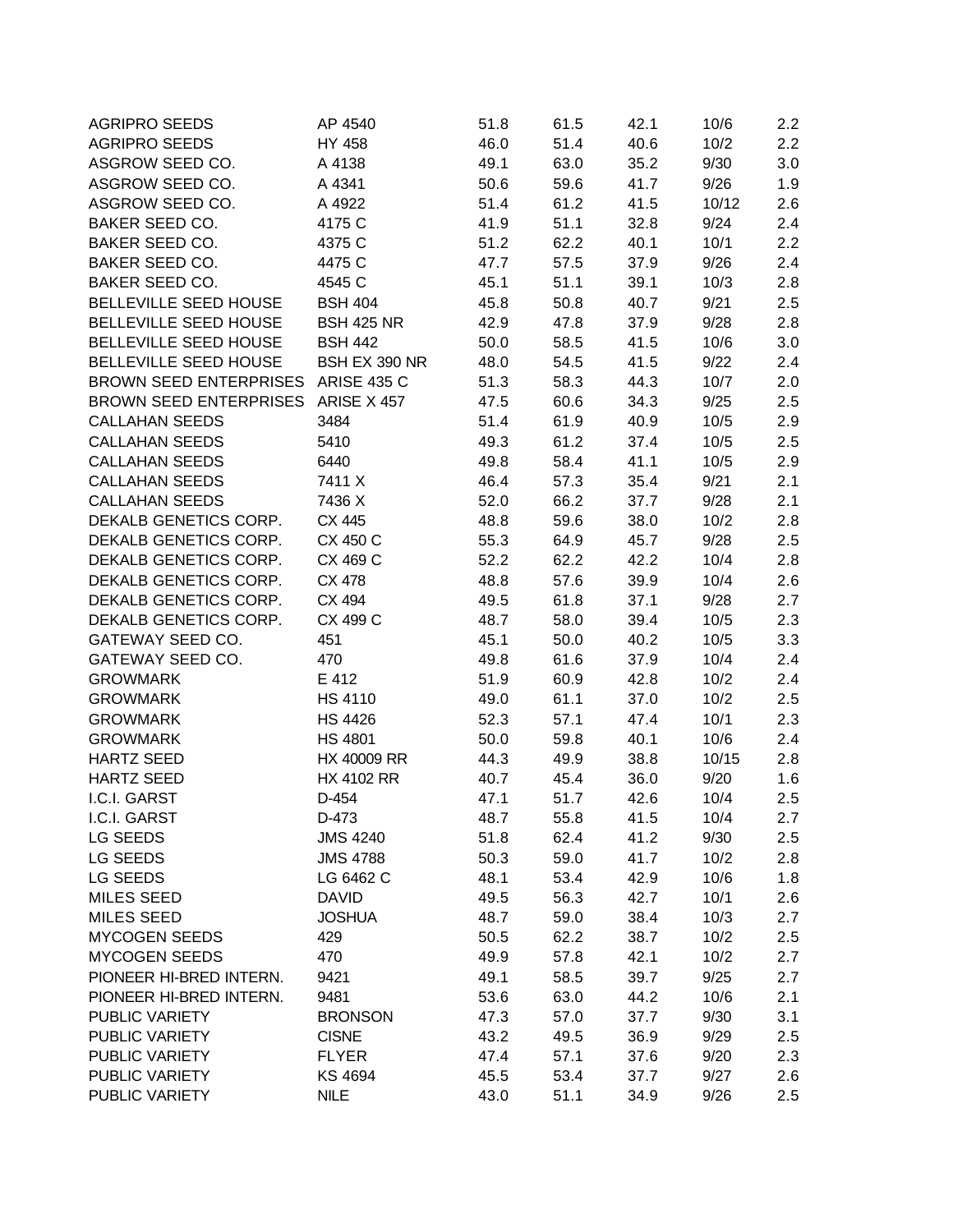| PUBLIC VARIETY             | <b>OMAHA</b>                                                                                 | 43.7                       | 49.4                             | 37.9                             | 9/21                                                          | 2.3                              |
|----------------------------|----------------------------------------------------------------------------------------------|----------------------------|----------------------------------|----------------------------------|---------------------------------------------------------------|----------------------------------|
| PUBLIC VARIETY             | PHARAOH                                                                                      | 45.5                       | 51.5                             | 39.5                             | 10/12                                                         | 2.3                              |
| SCHULTZ SEED CO.           | 4215N                                                                                        | 47.9                       | 56.4                             | 39.4                             | 9/26                                                          | 2.7                              |
| SCHULTZ SEED CO.           | 4515N                                                                                        | 50.9                       | 57.8                             | 44.0                             | 10/5                                                          | 2.2                              |
| SCHULTZ SEED CO.           | 4560                                                                                         | 48.7                       | 61.2                             | 36.2                             | 9/25                                                          | 2.6                              |
| SCHULTZ SEED CO.           | 4794                                                                                         | 55.9                       | 66.6                             | 45.2                             | 10/4                                                          | 2.9                              |
| SOUTHERN STATES COOP       | EXP 20933                                                                                    | 46.8                       | 58.5                             | 35.1                             | 9/26                                                          | 2.0                              |
| SOUTHERN STATES COOP       | <b>EXP 4782</b>                                                                              | 51.6                       | 60.8                             | 42.4                             | 10/12                                                         | 2.1                              |
| SOUTHERN STATES COOP       | <b>FFR-439</b>                                                                               | 49.7                       | 62.0                             | 37.4                             | 9/26                                                          | 2.3                              |
| SOUTHERN STATES COOP       | <b>FFR-493</b>                                                                               | 50.0                       | 60.8                             | 39.1                             | 10/9                                                          | 2.5                              |
| SOUTHERN STATES COOP       | <b>FFR-495</b>                                                                               | 47.7                       | 52.5                             | 42.8                             | 10/6                                                          | 2.2                              |
| STINE SEED CO.             | 4562                                                                                         | 43.9                       | 48.2                             | 39.6                             | 10/4                                                          | 2.1                              |
| STINE SEED CO.             | 4650                                                                                         | 50.3                       | 63.4                             | 37.2                             | 10/5                                                          | 3.0                              |
| <b>TERRA INTERNATIONAL</b> | <b>TS 415</b>                                                                                | 51.0                       | 60.9                             | 41.0                             | 10/1                                                          | 3.1                              |
| <b>TERRA INTERNATIONAL</b> | TS 4292                                                                                      | 46.7                       | 59.8                             | 33.6                             | 9/26                                                          | 2.8                              |
| <b>TERRA INTERNATIONAL</b> | <b>TS 474</b>                                                                                | 48.2                       | 58.2                             | 38.2                             | 10/9                                                          | 2.9                              |
| <b>TERRA INTERNATIONAL</b> | <b>TS 4792</b>                                                                               | 45.7                       | 54.9                             | 36.5                             | 9/30                                                          | 2.6                              |
| TRISLER SEED FARMS         | <b>TRISOY 4064</b>                                                                           | 44.7                       | 56.5                             | 32.9                             | 9/18                                                          | 2.1                              |
| TRISLER SEED FARMS         | <b>TRISOY 4212</b>                                                                           | 51.1                       | 61.9                             | 40.2                             | 9/30                                                          | 2.8                              |
| TRISLER SEED FARMS         | <b>TRISOY 4432</b>                                                                           | 48.1                       | 60.8                             | 35.4                             | 10/5                                                          | 2.4                              |
| <b>WILDY SEED</b>          | WS 4505                                                                                      | 49.7                       | 57.5                             | 42.0                             | 10/4                                                          | 2.0                              |
| <b>WILDY SEED</b>          | WS 4845                                                                                      | 51.5                       | 55.8                             | 47.3                             | 10/10                                                         | 2.2                              |
|                            | AVERAGE<br>L.S.D. 10% LEVEL<br>L.S.D. 30% LEVEL<br>STD ERR OF TRT MN 2.8<br>COEFF OF VAR (%) | 48.1<br>9.2<br>5.8<br>10.0 | 57.0<br>7.6<br>4.8<br>3.2<br>9.9 | 39.3<br>5.2<br>3.3<br>2.2<br>9.9 | $\ddot{\phantom{1}}$<br>П,<br>Ш<br>$\ddot{\phantom{1}}$<br>v. | 2.5<br>0.8<br>0.5<br>0.2<br>16.5 |
| <b>MATURITY GROUP V</b>    |                                                                                              |                            |                                  |                                  |                                                               |                                  |
| ASGROW SEED CO.            | A 5547                                                                                       | 54.8                       | 53.7                             | 56.0                             | 10/19                                                         | 3.1                              |
| BAKER SEED CO.             | 5075 C                                                                                       | 55.1                       | 55.8                             | 54.5                             | 10/7                                                          | 1.8                              |
| BAKER SEED CO.             | 5255 C                                                                                       | 52.4                       | 51.8                             | 53.0                             | 10/18                                                         | 2.0                              |
| BAKER SEED CO.             | 5375 C                                                                                       | 54.6                       | 54.9                             | 54.2                             | 10/15                                                         | 2.1                              |
| <b>CALLAHAN SEEDS</b>      | 5510                                                                                         | 55.4                       | 56.0                             | 54.8                             | 10/8                                                          | 2.1                              |
| DEKALB GENETICS CORP.      | CX 510 C                                                                                     | 54.8                       | 53.6                             | 55.9                             | 10/8                                                          | 1.6                              |
| DELTA AND PINE LAND CO.    | DP 3456                                                                                      | 42.8                       | 47.5                             | 38.1                             | 10/3                                                          | 3.0                              |
| DELTA AND PINE LAND CO.    | DP 3478                                                                                      | 55.2                       | 61.4                             | 49.0                             | 10/8                                                          | 2.6                              |
| DELTA AND PINE LAND CO.    | DP 3519 S                                                                                    | 54.0                       | 52.4                             | 55.5                             | 10/16                                                         | 2.8                              |
| DELTA AND PINE LAND CO.    | DPX 3480                                                                                     | 51.6                       | 53.7                             | 49.6                             | 10/8                                                          | 2.9                              |
| <b>GROWMARK</b>            | <b>HS 5199</b>                                                                               | 51.5                       | 54.7                             | 48.3                             | 10/12                                                         | 1.8                              |
| LG SEEDS                   | <b>JMS 5009 C</b>                                                                            | 54.0                       | 54.6                             | 53.3                             | 10/7                                                          | 1.8                              |
| <b>MILES SEED</b>          | <b>SAMUEL</b>                                                                                | 55.2                       | 55.3                             | 55.1                             | 10/16                                                         | 1.7                              |
| PIONEER HI-BRED INTERN.    | 9521                                                                                         | 52.0                       | 53.6                             | 50.4                             | 10/11                                                         | 1.9                              |
| PIONEER HI-BRED INTERN.    | 9551                                                                                         | 47.3                       | 44.8                             | 49.9                             | 10/18                                                         | 2.0                              |
| SCHULTZ SEED CO.           | 5015 N                                                                                       | 51.0                       | 52.5                             | 49.5                             | 10/8                                                          | 1.6                              |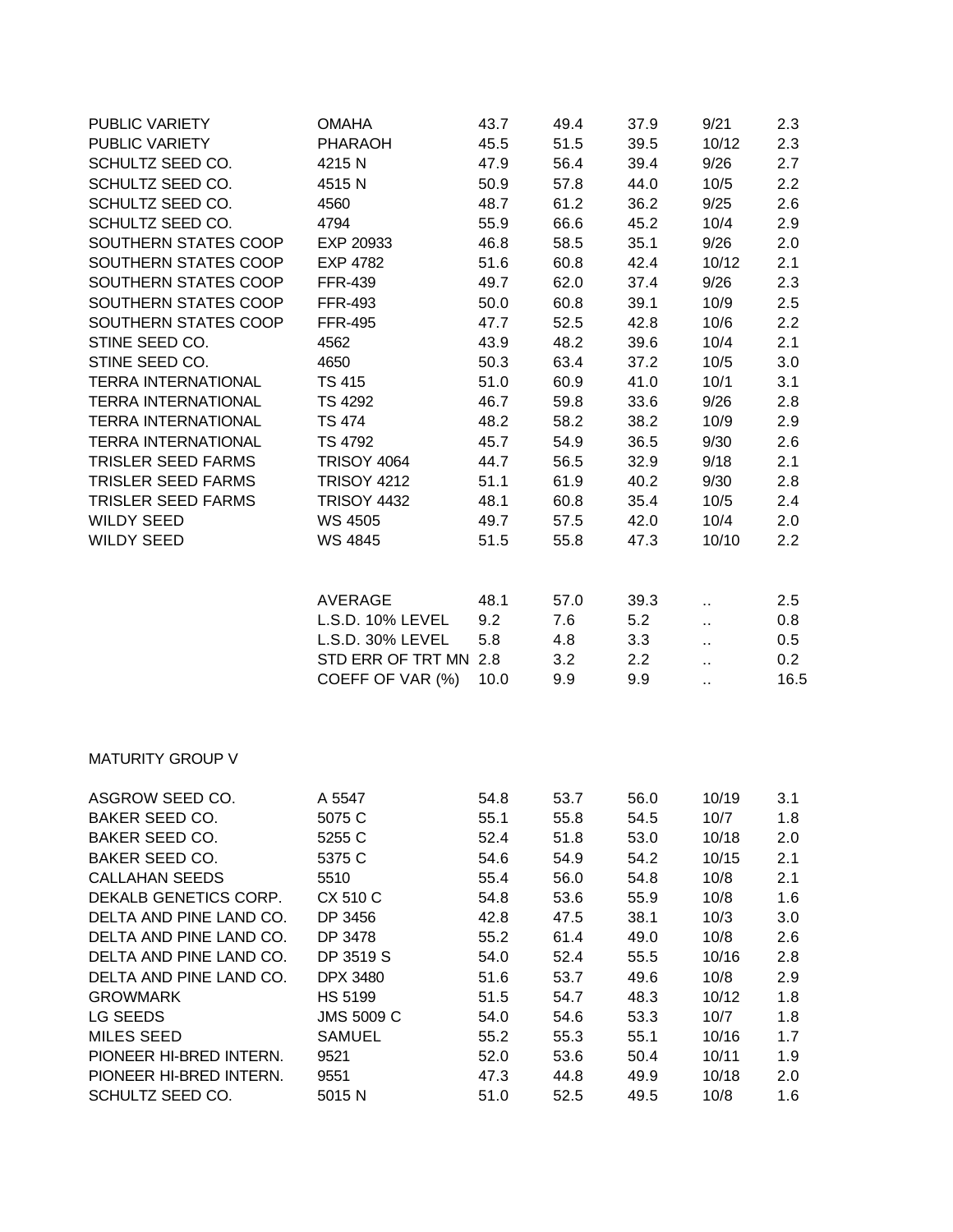| SOUTHERN STATES COOP       | EXP 5390              | 51.1 | 51.6 | 50.6          | 10/15                | 2.3           |
|----------------------------|-----------------------|------|------|---------------|----------------------|---------------|
| SOUTHERN STATES COOP       | <b>FFR-542</b>        | 54.4 | 53.2 | 55.6          | 10/15                | 2.4           |
| SOUTHERN STATES COOP       | <b>FFR-545</b>        | 48.4 | 51.9 | 44.9          | 10/17                | 2.7           |
| SOUTHERN STATES COOP       | <b>FFR-553</b>        | 50.4 | 52.1 | 48.7          | 10/18                | 2.1           |
| SOUTHERN STATES COOP       | <b>HT-551-STS</b>     | 56.7 | 58.1 | 55.4          | 10/21                | 1.9           |
| <b>TERRA INTERNATIONAL</b> | <b>TS 504</b>         | 56.2 | 58.4 | 53.9          | 10/8                 | 2.1           |
|                            |                       |      |      |               |                      |               |
|                            |                       |      |      |               |                      |               |
|                            | AVERAGE               | 52.5 | 53.7 | 51.2          | $\ddot{\phantom{a}}$ | 2.2           |
|                            | L.S.D. 10% LEVEL      | 6.9  | 4.6  | 5.2           | $\ddot{\phantom{a}}$ | 0.7           |
|                            | $L.S.D. 30\% LEVEL$   | 4.3  | 2.9  | 3.3           | $\ddot{\phantom{a}}$ | 0.4           |
|                            | STD ERR OF TRT MN 2.1 |      | 1.9  | $2.2^{\circ}$ | $\ddot{\phantom{a}}$ | $0.2^{\circ}$ |
|                            | COEFF OF VAR (%)      | 6.8  | 6.2  | 7.5           | $\ddot{\phantom{a}}$ | 15.4          |
|                            |                       |      |      |               |                      |               |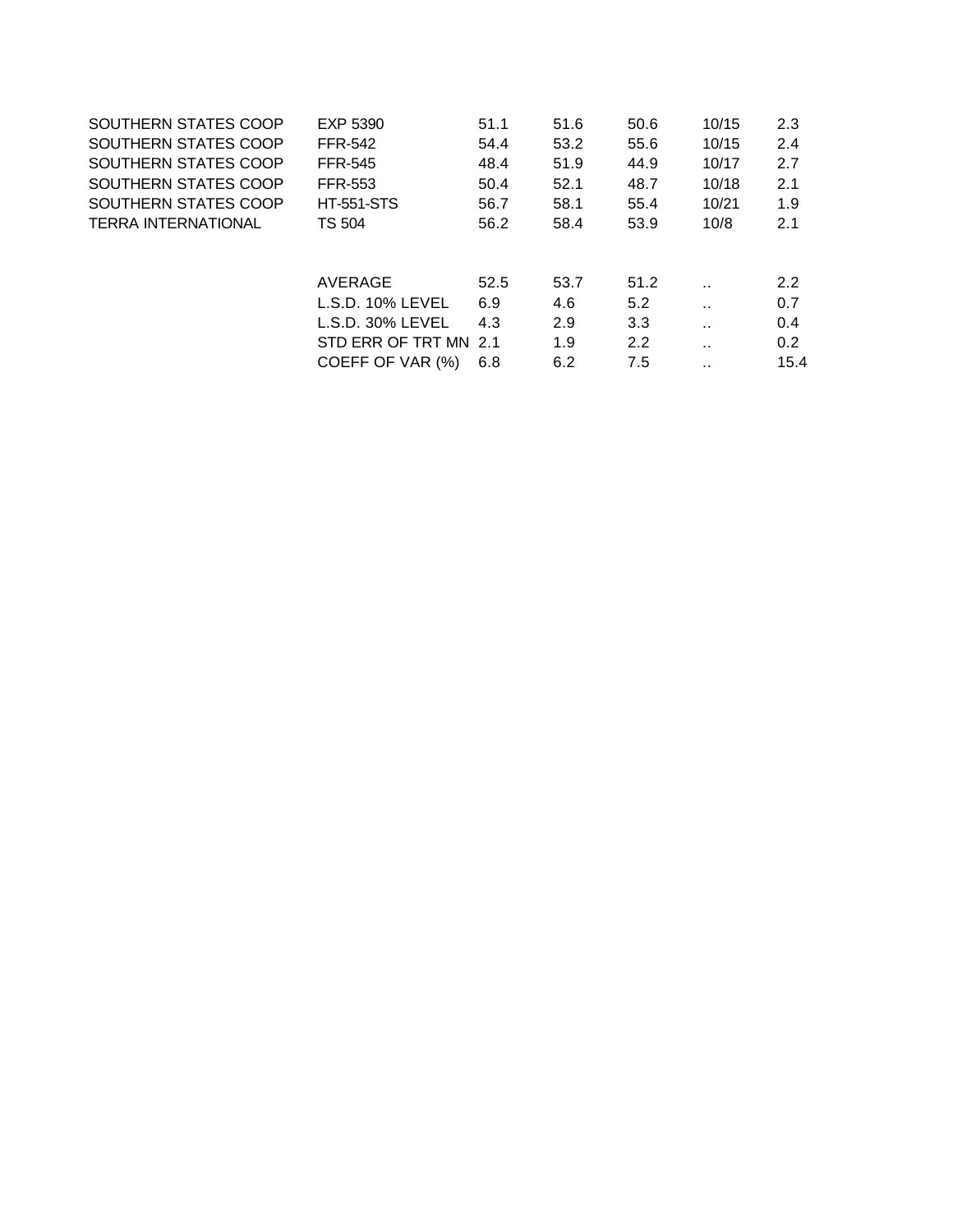|      |                | Ave  | Ave  |
|------|----------------|------|------|
| Ht.  | Shat           | 2 yr | 3 yr |
| in   | ter            | bu/a | bu/a |
|      |                |      |      |
|      |                |      |      |
|      |                |      |      |
| 41   | 1              |      |      |
| 34   | 1              |      |      |
| 35   | 1              |      |      |
| 33   | 1              |      |      |
| 37   | 1              | 54.1 |      |
| 30   | 1              | 46.9 |      |
| 37   | 1              |      |      |
| 38   | 1              |      |      |
| 31   | 1              |      |      |
| 17   | $\mathbf{1}$   | 39.4 |      |
| 31   | 1              | 44.0 | 45.5 |
| 31   | $\overline{c}$ | 29.9 | 29.4 |
| 32   | 1              |      |      |
| 34   | 1              | 45.6 | 45.3 |
| 40   | 1              | 47.7 | 50.2 |
| 32   | 1              | 52.9 | 54.8 |
| 41   | 1              |      |      |
| 35   | 1              | 46.5 | 47.6 |
| 32   | 1              | 49.3 | 50.4 |
| 33   | 1              | 47.4 | 47.5 |
| 38   | 1              | 47.3 | 46.5 |
| 31   | 1              | 41.2 | 42.2 |
| 33   | 1              | 48.3 | 49.2 |
| 33   | 1              |      |      |
| 37   | 1              |      |      |
| 34   | 1              | 49.7 |      |
| 37   | 1              | 49.2 |      |
| 35   | 1              | 45.9 |      |
| 35   | 1              | 50.9 | 51.8 |
|      |                |      |      |
|      |                |      |      |
| 34.8 | 1              | 46.5 | 46.7 |
| 5.4  | 0.3            | ٠.   | .,   |
| 3.4  | 0.2            | н.   | Ω.   |
| 1.6  | 0.1            | 5.5  | 6.4  |
| 8.1  | 14.2           | 20.4 | 23.7 |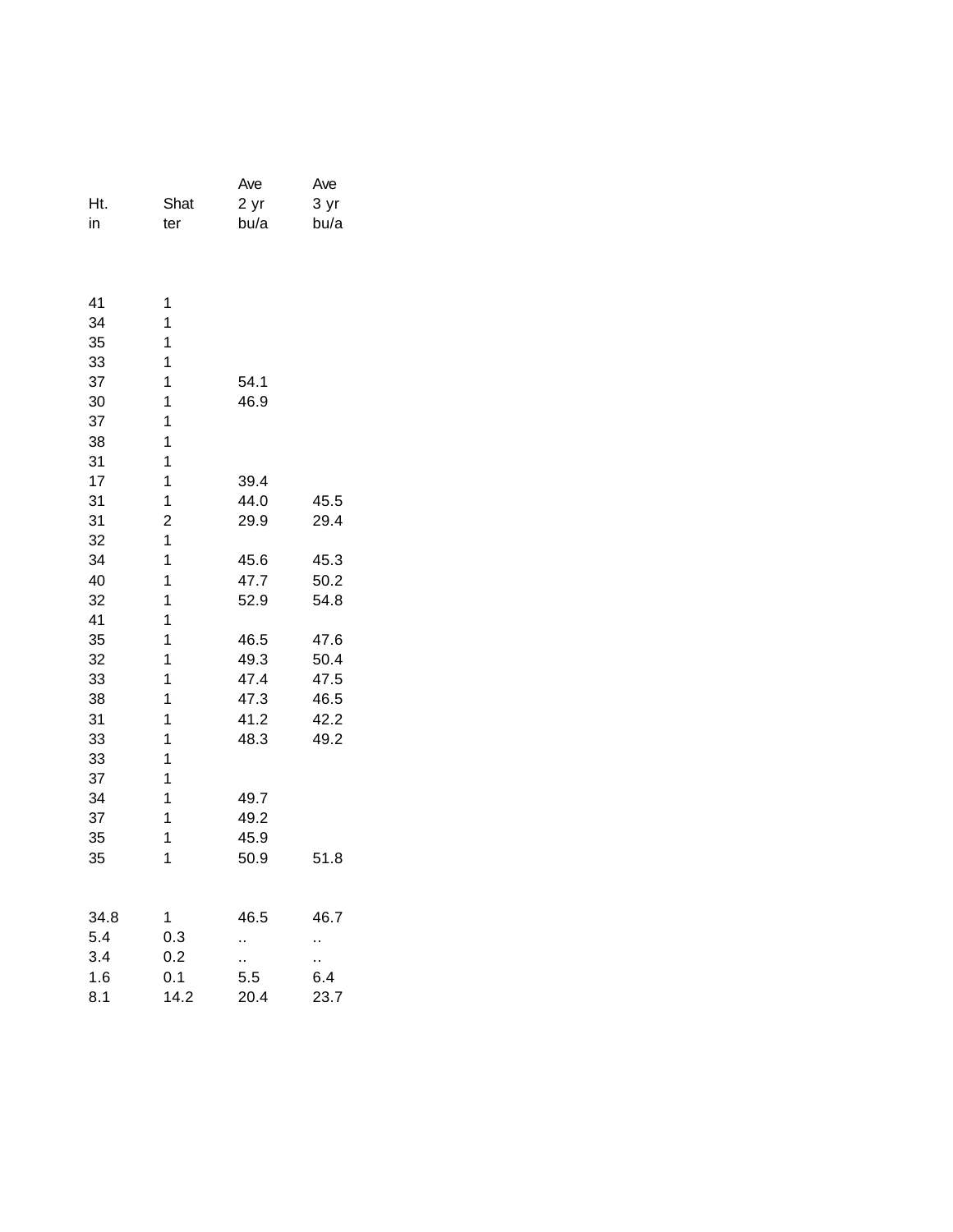| 43 | 1 |      |      |
|----|---|------|------|
| 44 | 1 |      |      |
| 42 | 1 | 50.1 | 54.6 |
| 38 | 1 | 49.8 |      |
| 49 | 1 | 48.6 |      |
| 39 | 1 |      |      |
| 46 | 1 |      |      |
| 44 | 1 |      |      |
| 48 | 1 |      |      |
| 37 | 1 |      |      |
| 45 | 1 |      |      |
| 49 | 1 | 49.5 | 57.3 |
| 40 | 1 |      |      |
| 44 | 1 | 51.7 | 55.5 |
| 41 | 1 | 50.0 |      |
| 45 | 1 | 51.2 |      |
| 42 | 1 | 49.7 |      |
| 48 | 1 |      |      |
|    | 1 | 49.7 |      |
| 35 |   |      |      |
| 39 | 1 |      |      |
| 47 | 1 | 50.9 | 57.8 |
| 46 | 1 |      |      |
| 49 | 1 | 50.3 | 54.8 |
| 44 | 1 | 48.7 | 55.4 |
| 47 | 1 |      |      |
| 52 | 1 | 46.9 |      |
| 51 | 1 | 47.9 |      |
| 45 | 1 | 47.2 | 55.3 |
| 41 | 1 |      |      |
| 40 | 1 | 49.0 | 53.9 |
| 37 | 1 | 54.6 |      |
| 45 | 1 | 50.2 | 55.1 |
| 39 | 1 |      |      |
| 38 | 1 |      |      |
| 46 | 1 | 49.6 | 56.0 |
| 44 | 1 | 51.1 | 55.6 |
| 44 | 1 | 51.7 | 55.8 |
| 46 | 1 | 50.9 | 57.9 |
| 44 | 1 | 50.7 |      |
| 44 | 1 |      |      |
| 45 | 1 | 49.7 | 57.9 |
| 47 | 1 | 49.9 |      |
| 44 | 1 | 49.4 |      |
| 41 | 1 |      |      |
| 49 | 1 | 49.1 |      |
| 45 | 1 | 45.1 | 48.3 |
| 35 | 1 | 47.3 | 49.8 |
| 37 | 1 | 46.7 | 52.1 |
| 39 | 1 | 47.0 | 54.4 |
| 44 | 1 | 43.9 | 48.0 |
|    |   |      |      |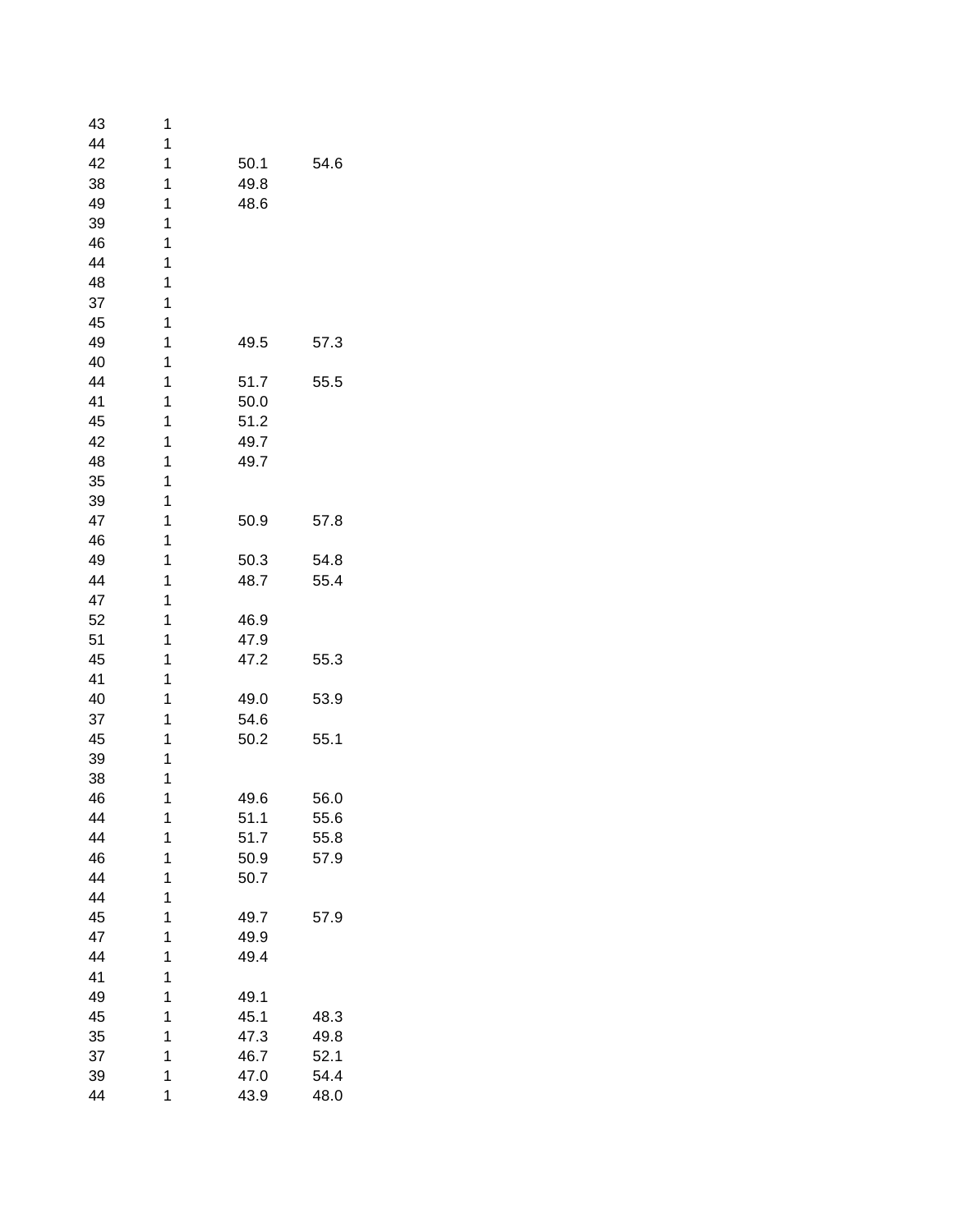| 35   | 1   | 47.1 |      |
|------|-----|------|------|
| 36   | 1   | 45.3 |      |
| 45   | 1   |      |      |
| 46   | 1   | 50.3 |      |
| 41   | 1   |      |      |
| 44   | 1   | 52.2 | 58.7 |
| 38   | 1   |      |      |
| 44   | 1   |      |      |
| 48   | 1   | 49.5 | 55.8 |
| 46   | 1   | 50.6 | 58.2 |
| 45   | 1   | 48.2 |      |
| 36   | 1   | 46.7 |      |
| 43   | 1   | 50.8 |      |
| 40   | 1   | 49.4 |      |
| 39   | 1   | 47.8 | 51.9 |
| 44   | 1   | 49.0 |      |
| 52   | 1   | 43.6 | 45.9 |
| 36   | 1   |      |      |
| 47   | 1   | 50.2 | 54.6 |
| 43   | 1   | 49.3 | 55.0 |
| 44   | 1   | 49.9 |      |
| 36   | 1   | 51.3 | 56.9 |
|      |     |      |      |
| 43.2 | 1   | 49.2 | 54.5 |
| 6.1  | 0.1 | Ω,   | .,   |
| 3.8  | 0.1 | ٠.   | .,   |
| 1.8  | 0   | 2.1  | 3.3  |
| 7.4  | 7.3 | 7.5  | 10.4 |
|      |     |      |      |

| 39 | 1 | 54.4 |      |
|----|---|------|------|
| 36 | 1 |      |      |
| 41 | 1 |      |      |
| 35 | 1 |      |      |
| 35 | 1 | 54.4 |      |
| 32 | 1 |      |      |
| 39 | 1 |      |      |
| 45 | 1 |      |      |
| 39 | 1 |      |      |
| 44 | 1 |      |      |
| 36 | 1 | 51.4 | 53.6 |
| 35 | 1 | 54.4 | 56.3 |
| 34 | 1 |      |      |
| 39 | 1 | 51.5 | 54.0 |
| 37 | 1 | 45.8 |      |
| 33 | 1 | 53.4 | 55.7 |